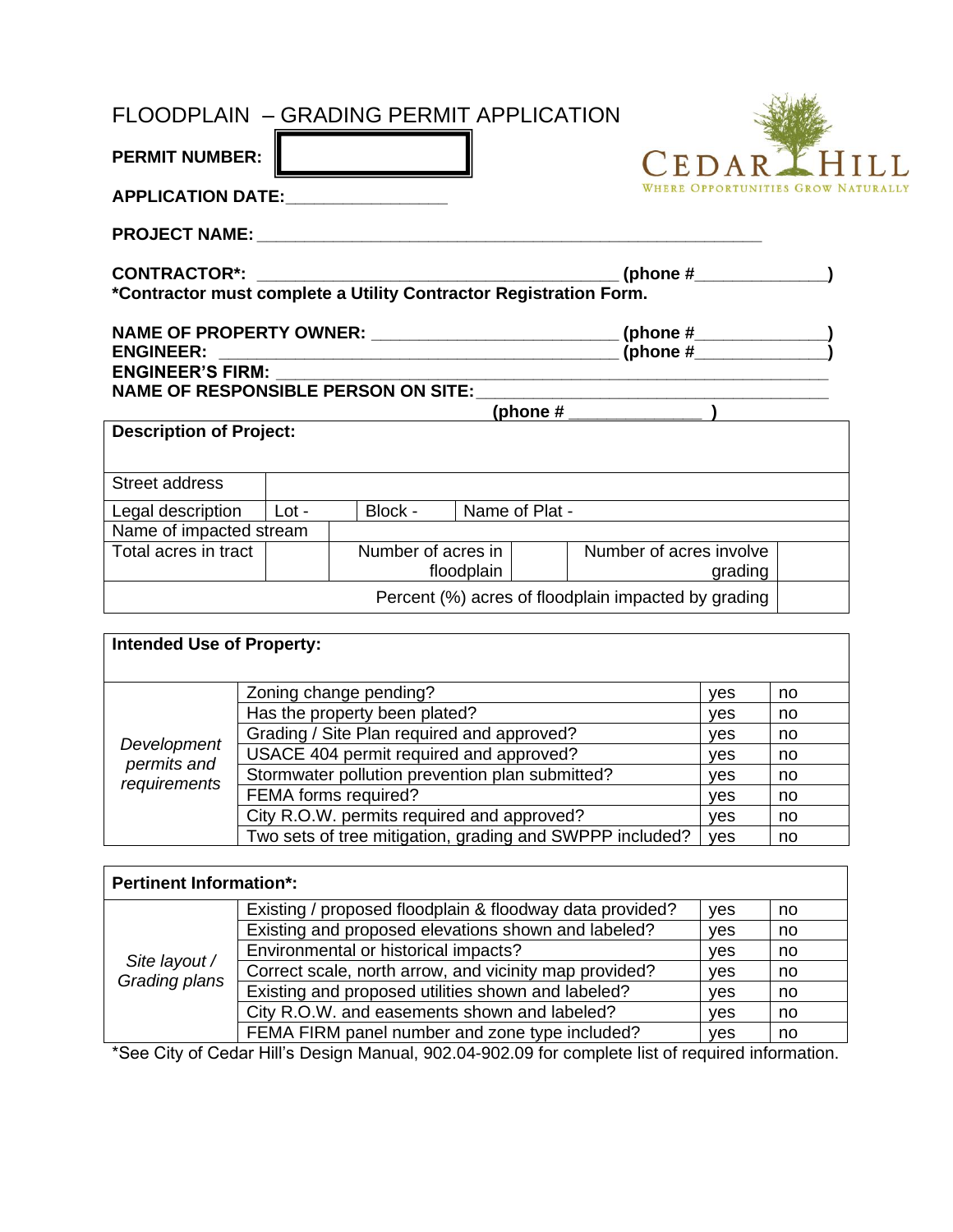## **PERMIT CONDITIONS PERMIT NUMBER**

- o Approval of hydrology & hydraulic analysis and engineering plans
- o Contractor shall have engineering plans released for construction authorized by the City before and during construction.
- $\circ$  Adjacent adjoining property owners and downstream property owners shall not be adversely impacted by new flow rate, flow velocities, new flood elevations, erosion and sediment.
- o Diversion of runoff shall not be allowed.
- $\circ$  Any adverse erosion and/or sediment impact along the perimeter of the project shall be resolved as soon as possible. Conditions and requirements set forth in the SWPP shall be adhered to.
- $\circ$  Public utilities shall be located and protected from damage by excavation or fill by the contractor.
- $\circ$  Trees designated to remain shall be marked with survey tape and protected as per City ordinance and mitigation/landscape plans.
- $\circ$  Foundations to buildings shall be elevated and subgrade compacted as specified. The building shall be flood proofed to withstand flood depths, pressures, velocities and erosion. The building shall have access to a public roadway and constructed per terms in the building permit.
- o Equipment, storage containers, and portable sanitary facilities shall not be placed in a flood zone.
- $\circ$  Finish grading shall flow runoff away from buildings and vertical structures.
- $\circ$  Finish grading shall not impede or trap drainage from adjacent properties.
- o Drainage shall flow towards a street, an established natural drainage ways or dedicated drainage easement.

I understand to comply with the City of Cedar Hill's ordinances for floodplains and tree mitigation and protection. Trees shall not be removed until a tree survey has been conducted and approval by the city of Cedar Hill. Grading or the placement of fill shall not be performed until after this permit has been approved. All erosion control measures are installed per plans.

I, the undersigned, I will adhere to the conditions of this permit for this project and certify that the information provided herein is correct to the best of my knowledge.

|                                                         | Date: ____________________                                                                                                                                                                                                    |  |
|---------------------------------------------------------|-------------------------------------------------------------------------------------------------------------------------------------------------------------------------------------------------------------------------------|--|
|                                                         |                                                                                                                                                                                                                               |  |
| Title: ___________________________________              |                                                                                                                                                                                                                               |  |
|                                                         | Date: ____________________                                                                                                                                                                                                    |  |
|                                                         |                                                                                                                                                                                                                               |  |
| To be completed by City of Cedar Hill.                  |                                                                                                                                                                                                                               |  |
| This permit is complete & accepted for construction by: | Date: and the state of the state of the state of the state of the state of the state of the state of the state of the state of the state of the state of the state of the state of the state of the state of the state of the |  |
| <b>Engineering Notes:</b>                               |                                                                                                                                                                                                                               |  |